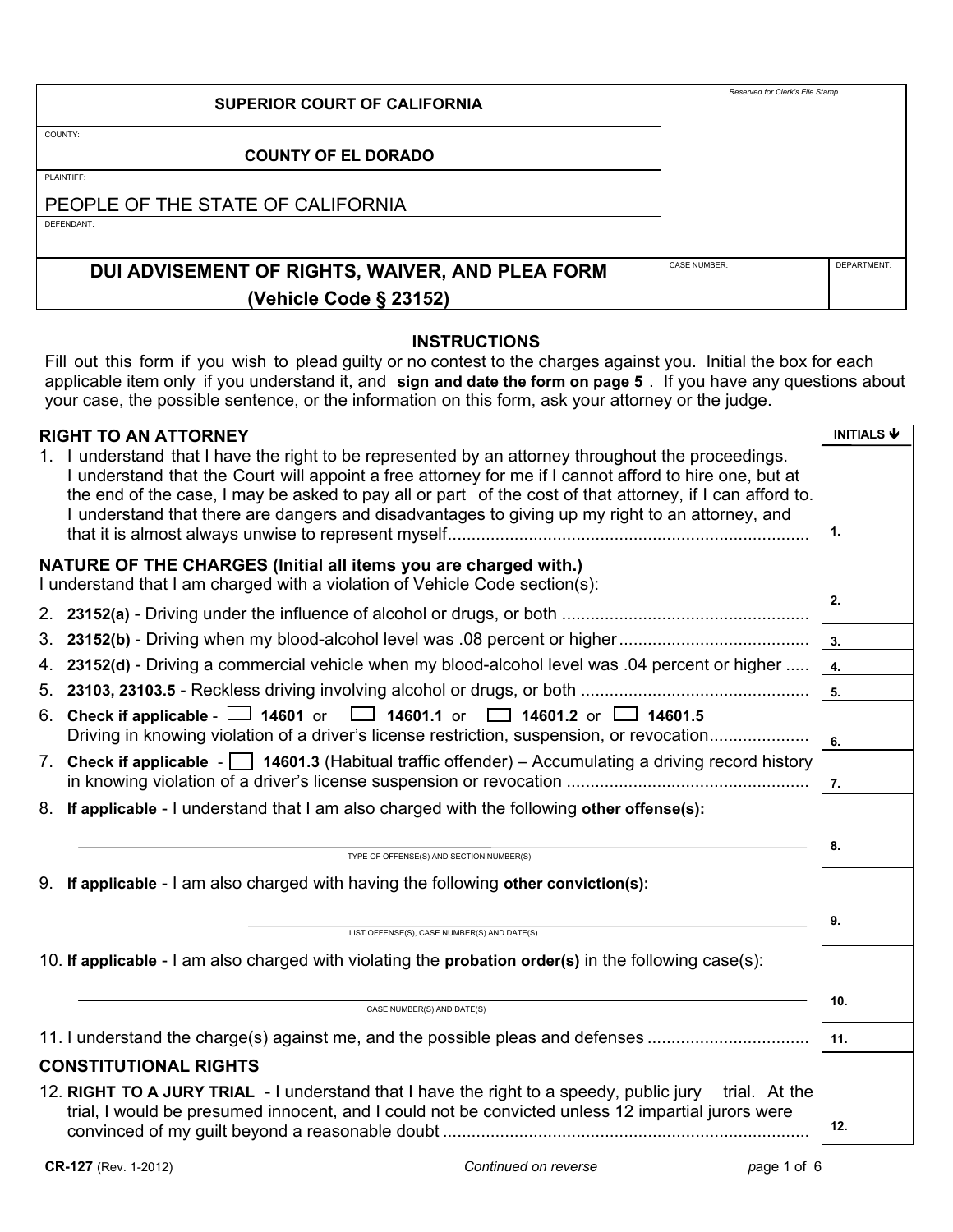| <b>CONSTITUTIONAL RIGHTS (Continued)</b>                                                                                                                                                                                                                                                                                                                                                                                                                                                 | <b>INITIALS ↓</b> |
|------------------------------------------------------------------------------------------------------------------------------------------------------------------------------------------------------------------------------------------------------------------------------------------------------------------------------------------------------------------------------------------------------------------------------------------------------------------------------------------|-------------------|
| 13. RIGHT TO CONFRONT WITNESSES - I understand that I have the right to confront and cross-                                                                                                                                                                                                                                                                                                                                                                                              | 13.               |
| 14. RIGHT AGAINST SELF-INCRIMINATION - I understand that I have the right to remain silent and not<br>incriminate myself, and the right to testify on my own behalf. I understand that by pleading guilty<br>or no contest, or admitting other conviction(s) or probation violation(s), I am incriminating myself                                                                                                                                                                        | 14.               |
| 15. RIGHT TO PRODUCE EVIDENCE - I understand that I have the right to present evidence and<br>to<br>have the Court issue subpoenas to bring into court all witnesses and evidence favorable to me, at                                                                                                                                                                                                                                                                                    | 15.               |
| RIGHTS ON CHARGES OF OTHER CONVICTION(S) AND PROBATION VIOLATION(S)                                                                                                                                                                                                                                                                                                                                                                                                                      |                   |
| 16. If applicable - I understand that I have the right to an attorney, the right to a jury trial, the<br>right to<br>confront witnesses, the right against self-incrimination, and the right to produce evidence and<br>witnesses for all charges against me, including other alleged conviction(s) or probation<br>violation(s). However, for a charge of violating probation, I do not have the right to a jury trial, but I                                                           | 16.               |
| <b>WAIVER OF RIGHTS</b>                                                                                                                                                                                                                                                                                                                                                                                                                                                                  |                   |
| Understanding all of the above, for all of the charges against me, including any other<br>alleged<br>conviction(s) or probation violation(s):                                                                                                                                                                                                                                                                                                                                            |                   |
| 17. I give up my right to an attorney, and I choose to represent myself. (Does not apply if you have an attorney.)                                                                                                                                                                                                                                                                                                                                                                       | 17.               |
|                                                                                                                                                                                                                                                                                                                                                                                                                                                                                          | 18.               |
|                                                                                                                                                                                                                                                                                                                                                                                                                                                                                          | 19.               |
|                                                                                                                                                                                                                                                                                                                                                                                                                                                                                          | 20.               |
|                                                                                                                                                                                                                                                                                                                                                                                                                                                                                          | 21.               |
| <b>CONSEQUENCES OF PLEA OF GUILTY OR NO CONTEST</b>                                                                                                                                                                                                                                                                                                                                                                                                                                      |                   |
| 22. I understand that if I am not a citizen, a plea of guilty or no contest (nolo contendere) could result<br>in my deportation, exclusion from admission to this country, or denial of naturalization                                                                                                                                                                                                                                                                                   | 22.               |
| 23. I understand that a plea of no contest will have the same effect in this case as a plea of guilty, but<br>it cannot be used against me in a civil lawsuit unless the offense is punishable as a felony                                                                                                                                                                                                                                                                               | 23.               |
| 24. I understand that any plea entered in this case may be grounds for revoking probation or parole                                                                                                                                                                                                                                                                                                                                                                                      | 24.               |
| 25. I understand that the Department of Motor Vehicles (DMV) may consider any of my other<br>convictions for DUI or reckless driving, even those that are not charged in this proceeding, and may                                                                                                                                                                                                                                                                                        | 25.               |
| 26. I understand that in addition to the fine, the Court will add assessments which will significantly<br>increase the amount I must pay. I will also be ordered to make restitution and to pay a restitution<br>fine of \$120 to \$1000 (or \$240 to \$10,000 if the offense is a felony), unless the Court finds                                                                                                                                                                       | 26.               |
| 27. I understand that being under the influence of alcohol or drugs, or both, impairs my ability to safely<br>operate a motor vehicle, and it is extremely dangerous to human life to drive while under the<br>influence of alcohol or drugs, or both. If I continue to drive while under the influence of alcohol or<br>drugs, or both, and as a result of my driving, someone is killed, I can be charged with murder.                                                                 | 27.               |
| 28. I understand that if I am the registered owner of the vehicle used in the offense:<br>A. The Court will impound my vehicle at my expense for up to 90 days, unless it is in the interests<br>of justice not to do so. The Court may also declare my vehicle to be a nuisance and order it sold<br>following a hearing if I have 2 or more other convictions for DUI, vehicular manslaughter<br>(Penal<br>Code § 191.5 or 192.5(a)), or any combination thereof, in the past 10 years | 28A.              |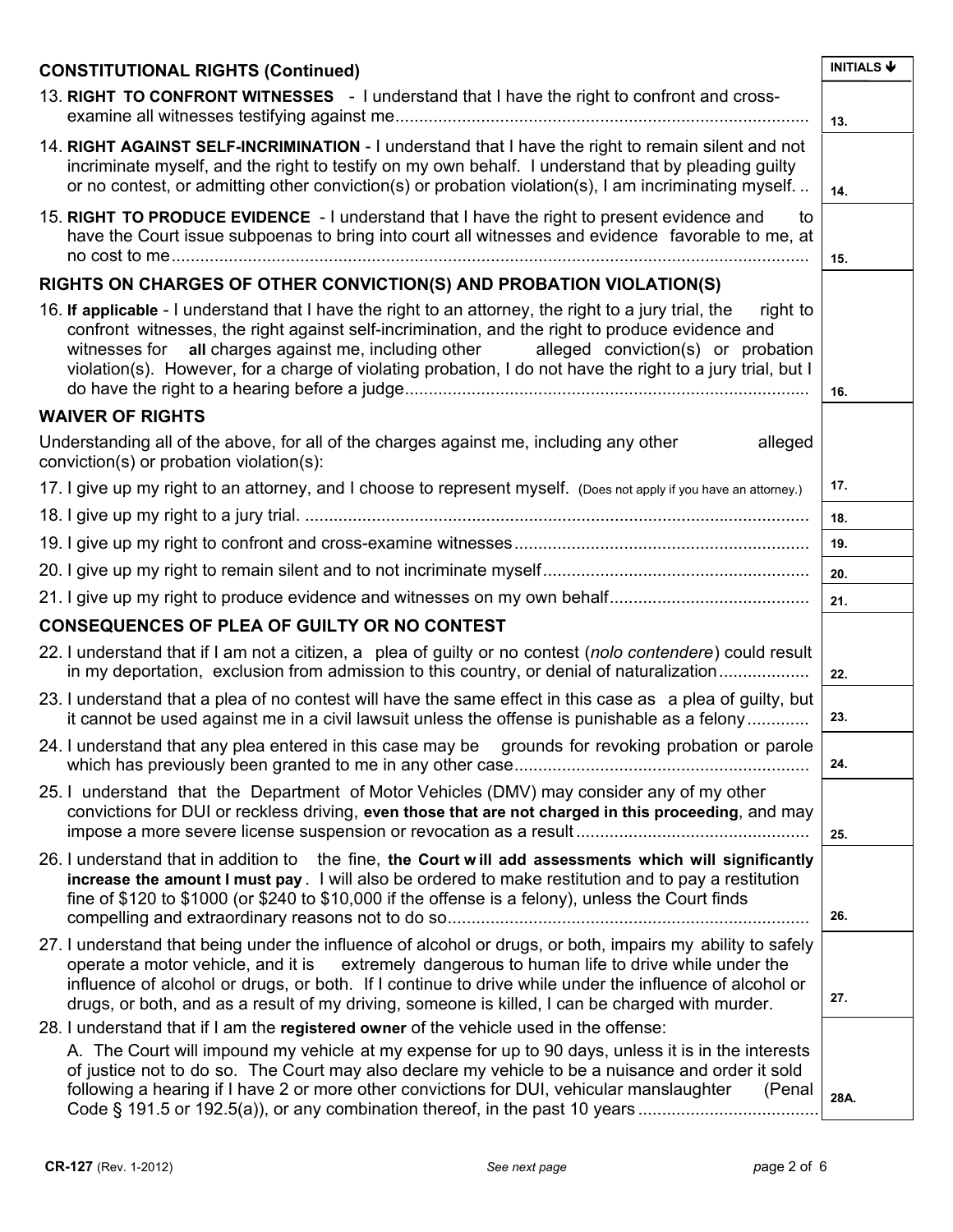| <b>CONSEQUENCES OF PLEA OF GUILTY OR NO CONTEST (Continued)</b>                                                                                                                                                           | INITIALS $\blacklozenge$ |
|---------------------------------------------------------------------------------------------------------------------------------------------------------------------------------------------------------------------------|--------------------------|
| B. The Court may also require me to install and maintain an ignition interlock device for up to<br>three years. Installation of this device, which pr events the vehicle from starting if I have alcohol in               | 28B.                     |
| C. If I am convicted of a second or subsequent violation of driving with a suspended or revoked<br>license (V.C. § 14601 et seq.) or driving without a license (V.C. § 12500(a)), my vehicle will be $\vert_{\text{sec}}$ |                          |

subject to forfeiture as a nuisance...................................................................................................... **28C.** 

| SENTENCES FOR DRIVING UNDER THE INFLUENCE OF ALCOHOL AND/OR DRUGS (Section 23152) |                                                                                                                                                                                                                                                                                                                                                                                                                                                                                       |                                                                                                                                                                                                                                                                |  |  |
|-----------------------------------------------------------------------------------|---------------------------------------------------------------------------------------------------------------------------------------------------------------------------------------------------------------------------------------------------------------------------------------------------------------------------------------------------------------------------------------------------------------------------------------------------------------------------------------|----------------------------------------------------------------------------------------------------------------------------------------------------------------------------------------------------------------------------------------------------------------|--|--|
| <b>Offense</b>                                                                    | Minimum and Maximum Sentences when Probation is Granted<br>(3 to 5 Years Probation Term)                                                                                                                                                                                                                                                                                                                                                                                              | <b>Minimum and Maximum</b><br><b>Sentences without Probation</b>                                                                                                                                                                                               |  |  |
| <b>First offense</b><br>within 10 years<br>See Nos. 29-37                         | The Court may order a jail term of 48 hours to 6 months in jail. It will impose a<br>fine of \$390 to \$1,000 and order me to complete a 3-month alcohol/drug<br>treatment program. If my blood-alcohol content w as .20% or more, of if I<br>refused a chemical test upon my arrest, I must complete a 9-month treatment<br>program. The DMV will also impose a 6-month driver's license suspension, or a<br>10-month license suspension if a 9-month treatment program is required. | 96 hours to 6 months in jail, and a<br>\$390 to \$1,000 fine. T he DMV w ill<br>impose a 6-month<br>driver's license<br>suspension.                                                                                                                            |  |  |
| <b>Second</b><br>offense<br>within 10 years<br>See Nos. 29-37                     | A jail term of either: (a) $10 \text{ days}$ to 1 year, or (b) 96-hours to 1 y<br>ear,<br>a \$390 to \$1,000 fine, and completion of an 18-month alcohol/drug treatment<br>program. The DMV will impose a 2-year driver's license suspension.                                                                                                                                                                                                                                         | 90 days to 1 y ear in jail, and a \$390<br>to \$1,000 fine. T he DMV will impose<br>a 2-year driver's license suspension.                                                                                                                                      |  |  |
| <b>Third offense</b><br>within 10 years<br>See Nos. 29-38                         | 120 days to 1 year in jail, a \$390 to \$1,000 fine, and completion of an 18-month<br>alcohol/drug program if I have not comp leted one before. The DMV will impose<br>a 3-year driver's license revocation. The Court may impose a 10-year driver's<br>license revocation.                                                                                                                                                                                                           | 120 days to 1 year in jail, and a \$390<br>to \$1,000 fine. T he DMV will impose<br>a 3-y ear driver' s license revocation.<br>The Court may impose a<br>10-year<br>driver's license revocation.                                                               |  |  |
| Fourth or<br>subsequent<br>offense<br>within 10 years<br>See Nos. 29-38           | 180 days to 1 year in jail, a \$390 to \$1,000 fine, and completion of an 18-month<br>alcohol/drug program if I have not completed one before. The DMV will impose<br>a 4-year driver's license revocation. The Court may impose a 10-year driver's<br>license revocation.                                                                                                                                                                                                            | 16 months, or 2 or 3<br>vears<br>imprisonment, (or 180 day s to 1 y ear<br>in county jail); and a $$390$ to $$1,000$<br>fine. T he DMV w ill impose a 4-year<br>driver's license revocation. The Court<br>may impose a 10-year driver's license<br>revocation. |  |  |

# **ADDITIONAL PENALTIES FOR A VIOLATION OF SECTION 23152**

| 29. I understand that the DMV may suspend or revoke my driver's license under a<br>civil procedure<br>which is separate from this criminal action. I understand that the DMV's action, if any, will be in                                                                                                                                                                                                                                                                                      | 29. |
|------------------------------------------------------------------------------------------------------------------------------------------------------------------------------------------------------------------------------------------------------------------------------------------------------------------------------------------------------------------------------------------------------------------------------------------------------------------------------------------------|-----|
| 30. I understand that the DMV will notify me that I am required to install an ignition interlock device in<br>all vehicles that I own or operate, and it will issue a restricted license if I comply                                                                                                                                                                                                                                                                                           | 30. |
| 31. I understand that the DMV will not restore my driving privilege following my driver's license<br>suspension or revocation unless I provide the DMV with proof of insurance for 3 years                                                                                                                                                                                                                                                                                                     | 31. |
| 32. I understand that proof of my successful completion of an alcohol/drug program must be received<br>at DMV headquarters for my driving privilege to be reinstated, even if I am not ordered to attend<br>such a program by the Court. I also understand that I must surrender my license to the Court                                                                                                                                                                                       | 32. |
| 33. I understand that the DMV will prohibit me from operating a commercial vehicle for one year if I am<br>convicted of a first DUI offense or willful refusal to submit to or complete a chemical test to<br>determine my blood-alcohol level which occurred in any vehicle. The DMV will prohibit me from<br>operating a commercial vehicle ever again if I am convicted of a second or subsequent DUI<br>offense or willful refusal to submit to or complete a chemical test in any vehicle | 33. |
| 34. I understand that the DMV will revoke my driver's license for a period of 4 years if I have a prior<br>felony conviction in the past 10 years of Vehicle Code § 23152, 23153 or Penal Code § 191.5(b),<br>192(c)(1), or any conviction within 10 years of Penal Code § 191.5(a) or 192.5(a)                                                                                                                                                                                                | 34. |

## **CR-127** (Rev. 1-2012) *Continued on reverse p*age 3 of 6

**INITIALS** Ð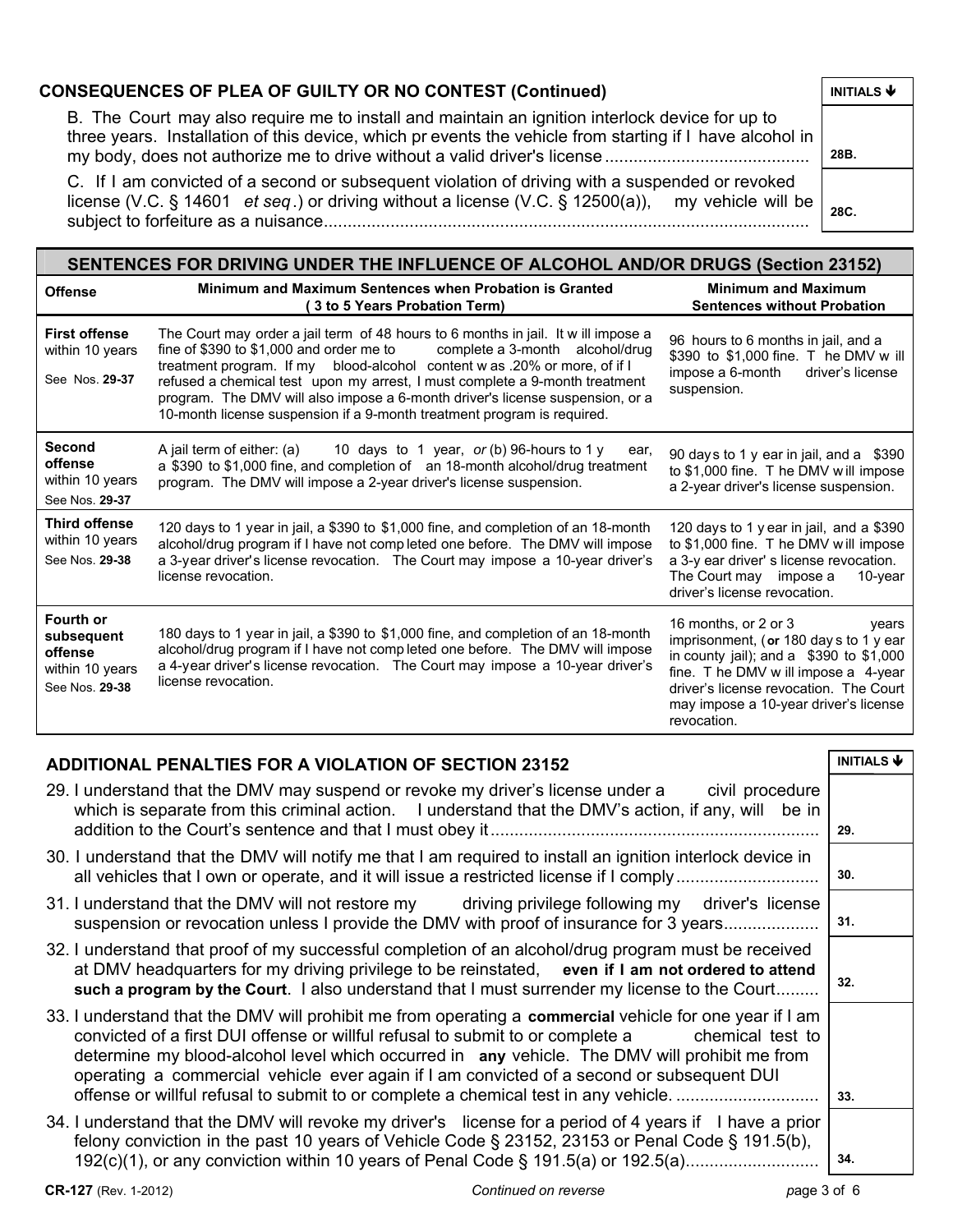#### **ADDITIONAL PENALTIES FOR A VIOLATION OF SECTION 23152 (Continued) | INITIALS**  $\blacklozenge$

- 35. I understand that if I was **under the age of 21** at the time of my arrest, my driver's license will also be suspended for 1 year, and I must surrender my license to the Court ............................................ **35.**
- 36. I understand that if my blood-alcohol level was .15 percent or above, or if I refused to submit to a chemical test, the Court will consider this in determining whether to enhance the penalties, grant probation, or impose additional terms of probation............................................................................. **36.**
- 37. I understand that if I am placed on probation, it is unlawful to drive with a blood-alcohol level of .01 percent or higher and that my license will be suspended by the DMV for up to one year if I do so.... **37**.
- 38. I understand that if I am convicted of a **third or subsequent DUI violation**, I will be designated as an habitual traffic offender for 3 years after my conviction, and I will receive an enhanced sentence if I drive in violation of my license revocation. If probation is granted, I may also request to participate in a 30-month treatment program. If the Court grants my request, I will be sentenced to the county jail for **at least 30 days but not more than 1 year** as a condition of probation ....................................... **38.**

| SENTENCES FOR RECKLESS DRIVING (Sections 23103, 23103.5) |                                      |                                                      |                                        |  |
|----------------------------------------------------------|--------------------------------------|------------------------------------------------------|----------------------------------------|--|
| Nature of<br><b>Offense</b>                              | <b>Minimum and Maximum Sentences</b> |                                                      | <b>Other Consequences</b>              |  |
| Reckless driving                                         | If probation is granted:             | A maximum of 90 days in jail, or \$1,000 fine, or    | If alcohol or drugs are involved, this |  |
| reduced from                                             |                                      | both, plus attendance at a treatment program.        | conviction will act as a separate DUI  |  |
| driving under the                                        | If probation is not granted:         | 5 days to 90 days in jail, or \$145 to \$1,000 fine, | conviction if I commit a subsequent    |  |
| influence                                                |                                      | or both.                                             | DUI offense within 10 years.           |  |

| <b>First Offense</b>                                                                                                                                                                                       | Second or Subsequent Offense:                                                                                                                  |
|------------------------------------------------------------------------------------------------------------------------------------------------------------------------------------------------------------|------------------------------------------------------------------------------------------------------------------------------------------------|
|                                                                                                                                                                                                            | I have one or more prior convictions in the past 5 years<br>of either sections 14601, 14601.1, 14601.2, or 14601.5.                            |
| 5 days to 6 months in jail, and a fine of \$300 to \$1,000.                                                                                                                                                | 10 days to 1 y ear in jail, and a fine of \$500 to \$2,000.<br>10 days in jail required if probation is imposed.                               |
| Up to 6 months in jail, or<br>a fine of \$300<br>to \$1,000, or<br>both.                                                                                                                                   | 5 days to 1 year in jail, and a fine of \$500 to \$2,000.                                                                                      |
| 10 days to 6 months in jail, and a fine of \$300 to \$1,000.                                                                                                                                               | 30 days to 1 year in jail, and a fine of \$500 to \$2,000.                                                                                     |
| 10 days in jail required if probation is imposed.                                                                                                                                                          | 30 days in jail required if probation is imposed.                                                                                              |
| If I have been designated as an habitual traffic offender within 3 years of this conviction, in addition to the penalties above,<br>will be sentenced to serve 180 days in jail and to pay a \$2,000 fine. |                                                                                                                                                |
| to \$1,000, or<br>Up to 6 months in jail, or<br>a fine of \$300<br>both.                                                                                                                                   | 10 days to 1 year in jail, and a fine of \$500 to \$2,000.<br>Note - section 14601.3 also cons titutes a prior conviction for<br>this offense. |
|                                                                                                                                                                                                            |                                                                                                                                                |

| <b>Vehicle Code</b><br><b>Section</b> | <b>First Offense</b>                    | Second or Subsequent Offense:<br>Prior conviction(s) in past 7 years of section 14601.3. |
|---------------------------------------|-----------------------------------------|------------------------------------------------------------------------------------------|
| 14601.3                               | 30 days in jail, and a fine of \$1,000. | 180 days in jail, and a fine of \$2,000.                                                 |

### **ADDITIONAL PENALTY FOR A VIOLATION OF SECTIONS 14601, 14601.1, 14601.2 or 14601.5 | INITIALS ♦**

39. **If applicable** - I understand that if I am convicted of a violation of Vehicle Code § 14601.2, or if the charge was for a violation of that section but I am pleading to section 14601, 14601.1 or 14601.5, the Court will order me to install an ignition inte rlock device (IID) on any vehicle that I own or operate for up to three years. Installation of this device, which prevents the vehicle from starting if I have alcohol in my body, does not authorize me to drive without a valid driver's license................. **39.**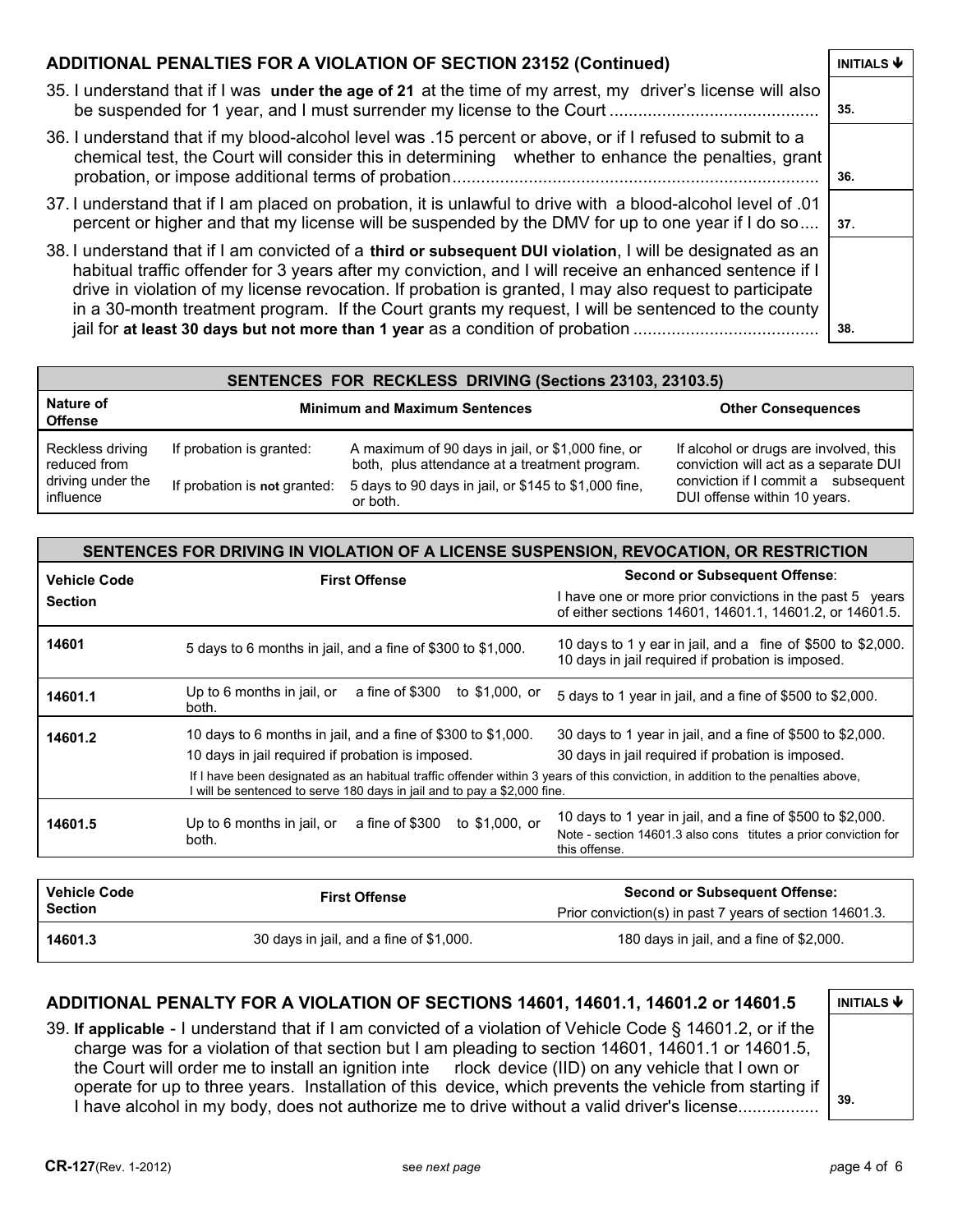|                                                                           |             |                      | 40. I have read and understood the applicable charts on pages 3 and 4 which list the minimum and<br>maximum penalties for the offense(s) I am charged with. (See No. 41 for the offenses not listed in |                   | <b>INITIALS ↓</b> |
|---------------------------------------------------------------------------|-------------|----------------------|--------------------------------------------------------------------------------------------------------------------------------------------------------------------------------------------------------|-------------------|-------------------|
|                                                                           |             |                      |                                                                                                                                                                                                        |                   | 40.               |
| not listed on the penalty charts on pages 3 and 4, include the following: |             |                      | 41. If applicable - I understand that the possible consequences for the offense(s) charged, which are                                                                                                  |                   |                   |
| <b>SECTION NUMBER</b>                                                     | JAIL - MIN. | MAX.                 | FINE - MIN.                                                                                                                                                                                            | MAX.              |                   |
| OTHER CONSEQUENCES :                                                      |             |                      | <u> 1989 - Andrea Santa Andrea Andrea Santa Andrea Andrea Andrea Andrea Andrea Andrea Andrea Andrea Andrea Andre</u>                                                                                   |                   |                   |
| SECTION NUMBER                                                            | JAIL - MIN. | MAX.                 | FINE - MIN.                                                                                                                                                                                            | MAX.              |                   |
| OTHER CONSEQUENCES :                                                      |             |                      |                                                                                                                                                                                                        |                   |                   |
| <b>SECTION NUMBER</b>                                                     | JAIL - MIN. | MAX.                 | FINE - MIN.                                                                                                                                                                                            | MAX.              |                   |
| OTHER CONSEQUENCES :                                                      |             |                      |                                                                                                                                                                                                        |                   |                   |
| <b>SECTION NUMBER</b>                                                     | JAIL - MIN. | MAX.                 | FINE - MIN.                                                                                                                                                                                            | MAX.              |                   |
| OTHER CONSEQUENCES :                                                      |             |                      |                                                                                                                                                                                                        |                   | 41.               |
| <b>PLEA(S)</b>                                                            |             |                      |                                                                                                                                                                                                        |                   |                   |
| 42. I hereby freely and voluntarily plead                                 |             | GUILTY OR NO CONTEST |                                                                                                                                                                                                        | to the following: |                   |
|                                                                           |             | LIST CHARGE(S)       |                                                                                                                                                                                                        |                   | 42.               |
|                                                                           |             |                      | 43. If applicable - I freely and voluntarily admit the other conviction(s) that I listed on this form, and<br>understand that this admission will increase the penalties which are imposed on me       | $\mathbf{I}$      | 43.               |
|                                                                           |             |                      | 44. If applicable - I freely and voluntarily admit the probation violation(s) that I listed on this form and<br>give up my right to a hearing before a judge regarding the probation violation(s)      |                   | 44.               |
|                                                                           |             |                      | 45. I understand that I have the right to a delay of from 6 hours to 5 days prior to being sentenced for<br>a misdemeanor, and the right to a delay of up to 20 days for a felony. I give              | up this right and |                   |
|                                                                           |             |                      | 46. If applicable - I understand that I have the right to enter my plea before, and to be sentenced by, a<br>judge. I give up this right and agree to enter my plea before, and to be sentenced by:    |                   | 45.               |
|                                                                           |             |                      |                                                                                                                                                                                                        |                   |                   |
|                                                                           |             |                      |                                                                                                                                                                                                        |                   | 46.               |

\*\* **DEFENDANT'S SIGNATURE: DATE:**